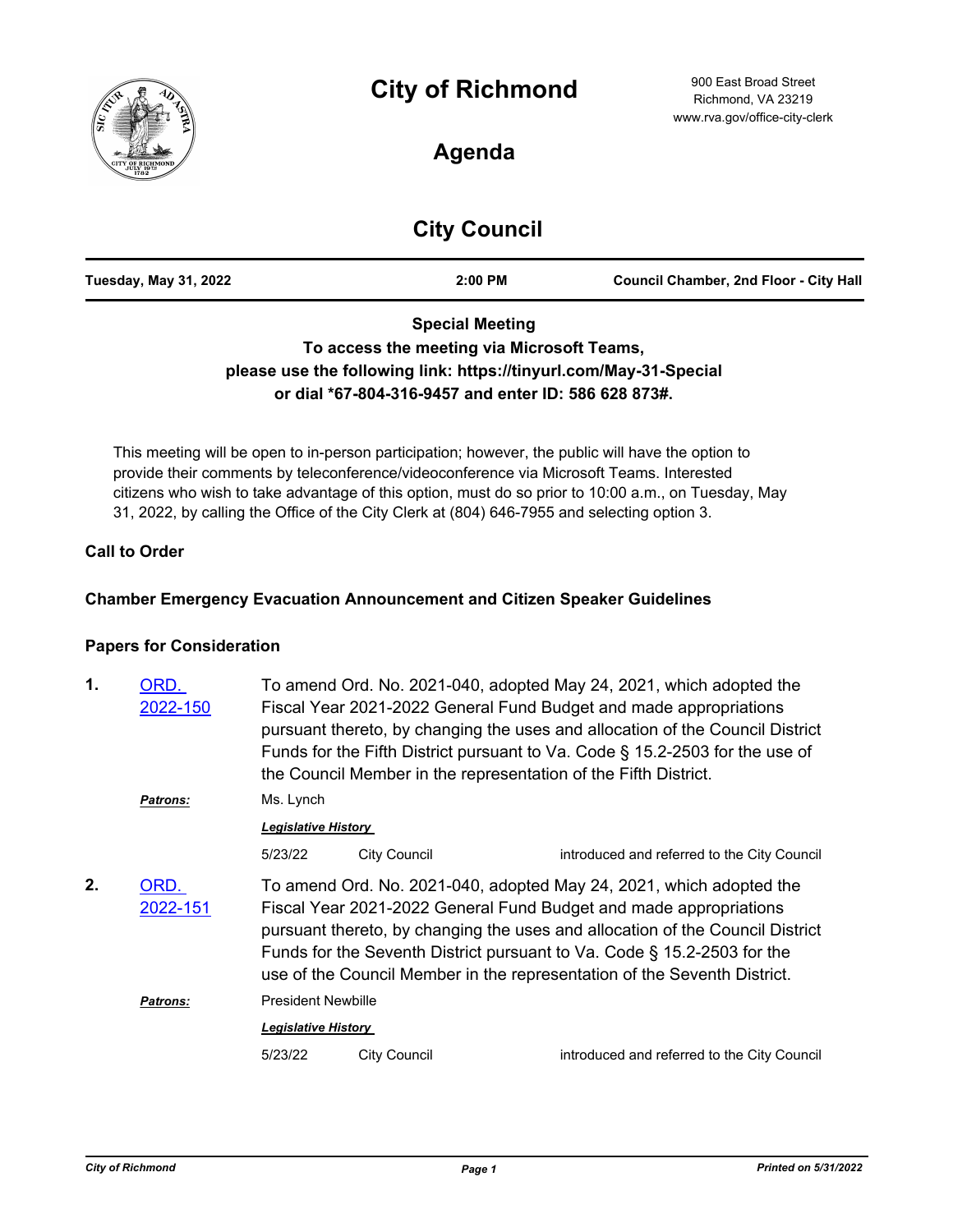| 3. | ORD.<br>2022-152 | To amend Ord. No. 2021-040, adopted May 24, 2021, which adopted the<br>Fiscal Year 2021-2022 General Fund Budget and made appropriations<br>pursuant thereto, by changing the uses and allocation of the Council District<br>Funds for the Eighth District pursuant to Va. Code § 15.2-2503 for the use<br>of the Council Member in the representation of the Eighth District.<br>Ms. Trammell                                            |                     |                                             |  |
|----|------------------|-------------------------------------------------------------------------------------------------------------------------------------------------------------------------------------------------------------------------------------------------------------------------------------------------------------------------------------------------------------------------------------------------------------------------------------------|---------------------|---------------------------------------------|--|
|    | Patrons:         |                                                                                                                                                                                                                                                                                                                                                                                                                                           |                     |                                             |  |
|    |                  | <b>Legislative History</b>                                                                                                                                                                                                                                                                                                                                                                                                                |                     |                                             |  |
|    |                  | 5/23/22                                                                                                                                                                                                                                                                                                                                                                                                                                   | <b>City Council</b> | introduced and referred to the City Council |  |
| 4. | ORD.<br>2022-154 | To authorize the Chief Administrative Officer, for and on behalf of the City<br>of Richmond, to execute a Grant Contract between the City of Richmond<br>and Urban Baby Beginnings for the purpose of providing relief services to<br>WIC eligible families experiencing financial difficulty relating to the<br>shortage of infant formula.<br>Mayor Stoney, Mr. Jones, Ms. Lambert and President Newbille<br><b>Legislative History</b> |                     |                                             |  |
|    | Patrons:         |                                                                                                                                                                                                                                                                                                                                                                                                                                           |                     |                                             |  |
|    |                  |                                                                                                                                                                                                                                                                                                                                                                                                                                           |                     |                                             |  |
|    |                  | 5/23/22                                                                                                                                                                                                                                                                                                                                                                                                                                   | <b>City Council</b> | introduced and referred to the City Council |  |
| 5. | ORD.<br>2022-156 | To extend the due date for tangible personal property and machinery and<br>tools taxes from Jun. 6, 2022, to Aug. 5, 2022, for the tax year commencing<br>Jan. 1, 2022.                                                                                                                                                                                                                                                                   |                     |                                             |  |
|    | Patrons:         | Mayor Stoney and City Council                                                                                                                                                                                                                                                                                                                                                                                                             |                     |                                             |  |
|    |                  | <b>Legislative History</b>                                                                                                                                                                                                                                                                                                                                                                                                                |                     |                                             |  |
|    |                  | 5/23/22                                                                                                                                                                                                                                                                                                                                                                                                                                   | <b>City Council</b> | introduced and referred to the City Council |  |

### **Introduction and Expedited Consideration**

1. A resolution - To amend Res. No. 2022-R015, adopted Mar. 28, 2022, to direct the City Planning Commission to prepare, submit to public hearing, and adopt an amendment to the Master Plan making certain changes to the Master Plan for the inclusion of Creighton Court, Fairfield Court, Gilpin Court, Hillside Court, Mosby Court North, Mosby Court South, and Whitcomb Court as priority investment neighborhoods on the nodes map instead of priority growth nodes, and to extend the timeframe within which the City Planning Commission is directed to complete these actions.

2. A resolution - To approve an expenditure in the total amount of \$4,409 from the Council District Funds for the First District to provide to the Richmond Public Schools Education Foundation a grant in the amount of \$409.00 for the balance remaining on the purchase of championship rings for the John Marshall High School boys basketball team for winning the Virginia High School League State Class 2A basketball championship on Mar. 12, 2022; a grant in the amount of \$1,000 for expenses related to the senior class picnic for Thomas Jefferson High School to be held on Jun. 14, 2022; a grant in the amount of \$1,000.00 for expenses related to the graduation ceremony for Thomas Jefferson High School to be held on Jun. 23, 2022; and a grant in the amount of \$2,000.00 for the purchase of science laboratory equipment and furniture for Albert Hill Middle School.